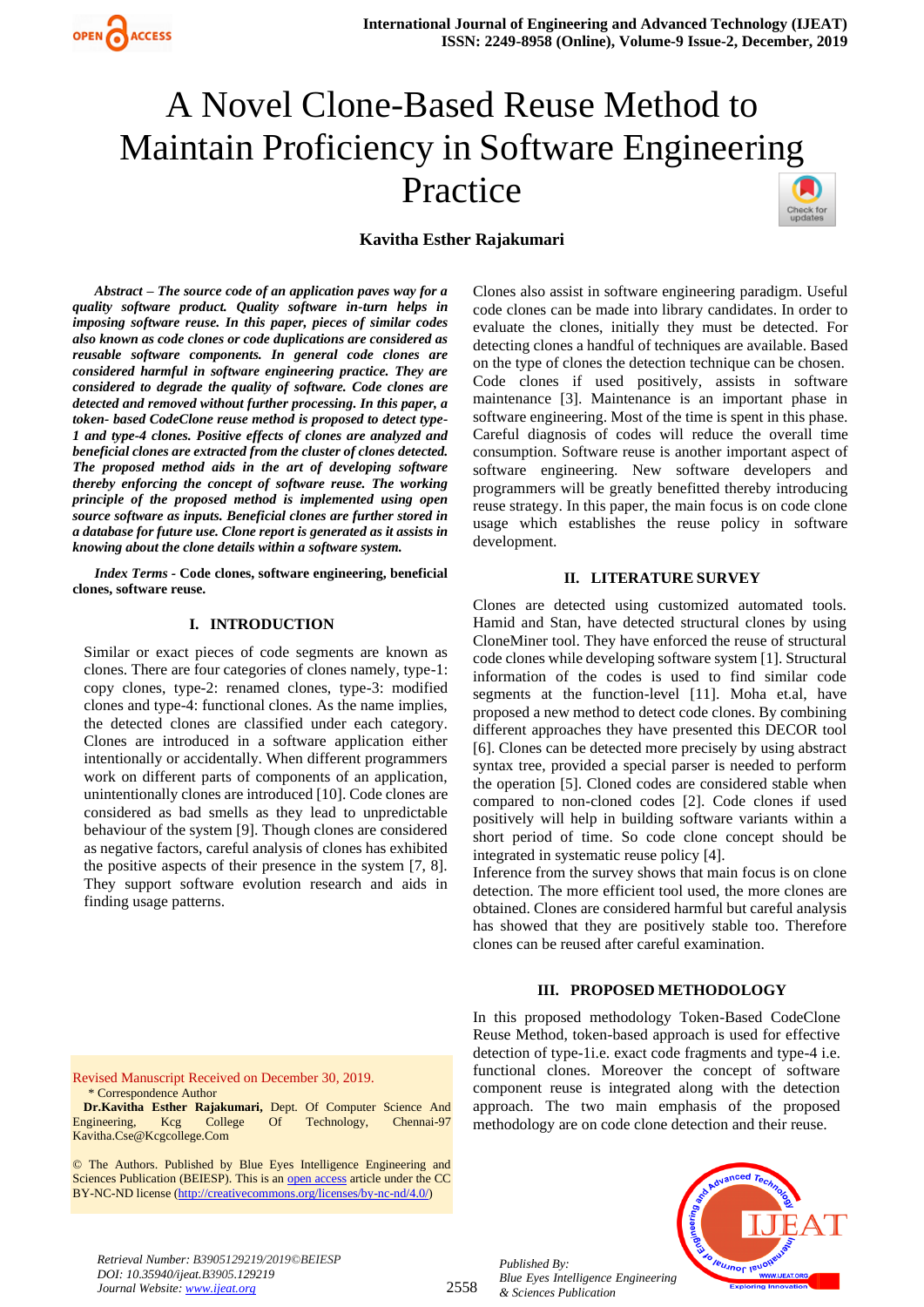The input for the proposed system is Java software applications.

The following diagram fig.1depicts the concept of proposed methodology.



#### **Fig.1. System architecture of Token-Based Code Clone Reuse Method**

In this token-based methodology, the entire software source code is parsed as a sequence of tokens. The resultant sequences are scanned for exact functional clones. The Token-Based Code Clone Reuse Method is comprised of four phases. Each of the phases is elaborated below:

#### **A.** *Conditioning Phase*

In this phase, all Java files are scanned for cleaning the source codes. Here cleaning implies the removal of braces and blank spaces. The resulting codes are restructured to a standard form which is needed to find exact and similar code clone fragments.

#### **B.** *Splitting of Classes and Methods*

Here, the cleaned Java source files are taken as inputs. Line-by-line parsing is done to extract classes, methods and main methods. Count and line of occurrences of functions are obtained. Even the loops are obtained along with classes and methods. This phase is for knowing the number of occurrences of functional clones within a software system.

#### **C.** *Clone Detection Phase*

The detection process is carried out in an iterative fashion. Each file is compared with every other file and the clone results are stored. The advantage of this technique is that, checked file of the previous iteration is excluded from further comparison.

#### **D.** *Segregation Phase*

Here, the detected clones are classified into harmful and beneficial clones. Based on the quality and severity of harmful clones, either they are rejected or rectified and stored along with beneficial clones. Beneficial clones are stored in database for future use.

The Token-Based CodeClone Reuse Method comprises of the following algorithms:

Algorithm 1: Class Method Counter Algorithm Input: Java Source code Output: Classes, Methods, Main Methods begin for each jp i to n do begin // class counter  $cent=1$ : while (readline!=null) do begin if readline contains "class" then cf.add(ccnt);  $cent++$ ; end end begin // method counter  $ment=1$ ; while (readline!=null) do begin if readline ends with ")" then mf.add(mcnt);  $ment++;$ end end begin // main method counter  $mment=1;$ while (readline!=null) do begin **if** readline contains "String args[]) or String [] args)" then mmf.add(mmcnt);  $mment++$ ; end end end

Algorithm 2: Clone Detection Algorithm *Input*: Java Files Output: Code Clones begin for each jp i to n-1 do begin for each jp j to n do begin while (readline1!=null) do begin fn1.add(readline1); end while (readline2!=null) do begin fn2.add(readline2); end  $cct=0$ 

clounfound[]=findduplicate(fn1,fn2); stores the clone found lines of file 1 and 2 in array. for each clonefound[] i to n do begin if val notequal "{ or }" then  $cct++$ end if  $cct!=0$  then cctr.add(cct); end

end end



*Retrieval Number: B3905129219/2019©BEIESP DOI: 10.35940/ijeat.B3905.129219 Journal Website[: www.ijeat.org](http://www.ijeat.org/)*

2559 *& Sciences Publication Published By: Blue Eyes Intelligence Engineering*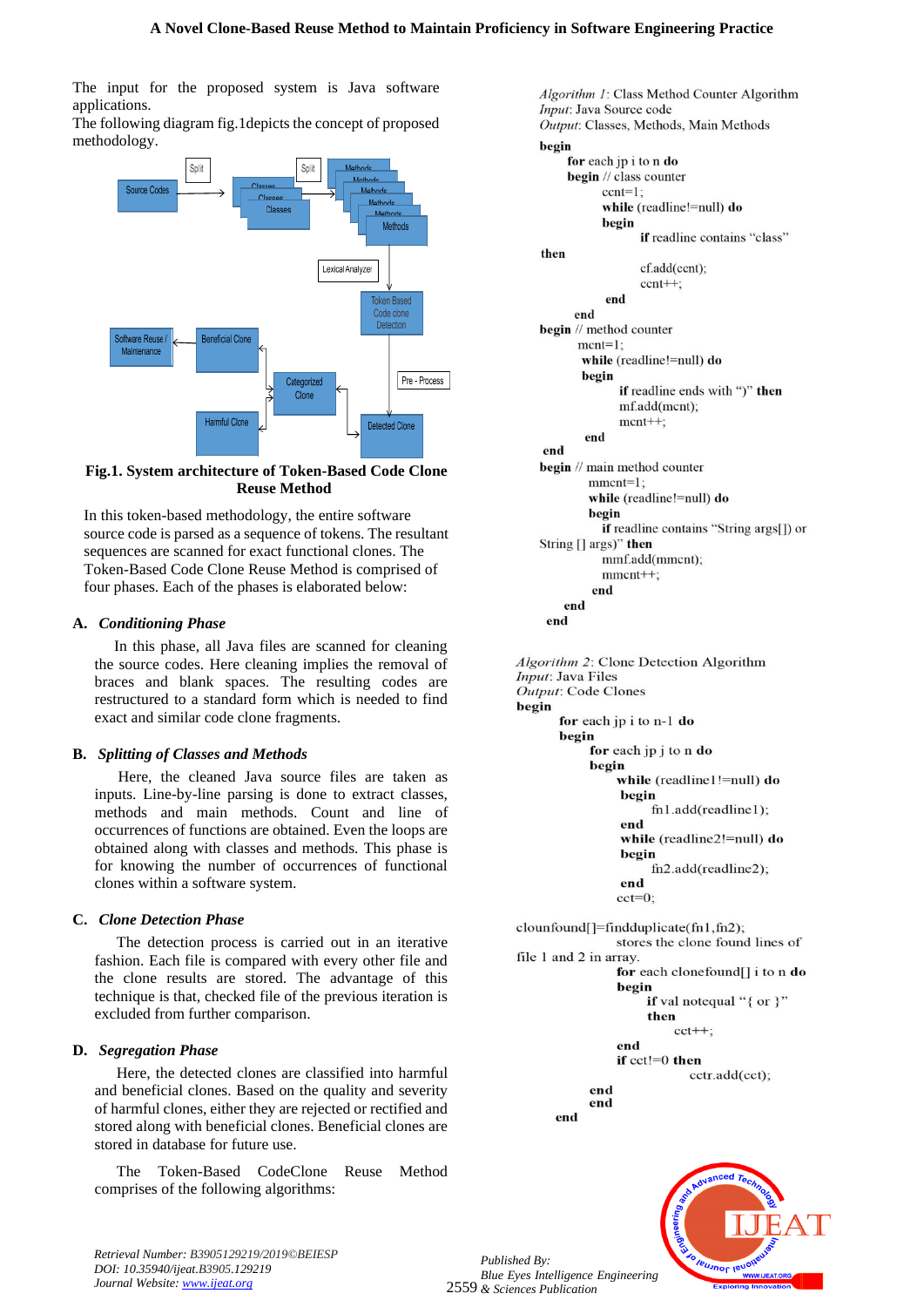

Algorithm 3: Segregation Algorithm Input: Detected Code Clones Output: Separation of Harmful Clones begin str[]=clonefound[]; tokenizer st equal to tokenizer (str,",");

fcnt= $0$ ;  $cnt=0$ :

 $cent=0$ ;

 $h$ cnt=0;

while st has more tokens do begin

 $str1 = tokens$ 

if strl contains "for( or while( or do" the  $h$ cnt++;

## end

tokenizer st1=tokenizer (str,","); while st1 has more tokens do begin if hent  $\geq 5$  then  $cnt++;$ 

if str1 ends with ")" then  $f$ cnt++:

# end

end

 $cent++;$ 

Benefits of Token-based CodeClone Reuse Method:

- Acquisition of beneficial or useful code clones
- Removal of harmful or unwanted code clones
- Simple positioning and rectification of problematic codes

## **IV. RESULTS AND DISCUSSIONS**

The implementation was carried out with Core Java and J2EE for front end design and back end support was provided using MySql. The types of software used are JDK, Apache Tomcat server and XAMPP. Java Development Kit JDK (64 bit) consists of tools and software required for compiling, debugging, and run the Java applications. XAMPP is free and open source cross-platform web server package developed by Apache. It consists of Apache HTTP Server, MariaDB database, and interpreters for PHP and Perl scripts.

The working of the Token-based CodeClone Reuse Method with an open source software as input is shown here. Mysql-database-1.8.0 and Mysql-database-

1.8.9 are taken as inputs. The clone detection procedure starts with the upload of folder containing Java source files. The number of classes, number of methods, their line numbers and total number of lines in the files along with their file names of the student online software are displayed as in Table 1.

| <b>Table-I: Class method counter status</b> |  |  |
|---------------------------------------------|--|--|
|                                             |  |  |

| S.<br>No       | <b>Filename</b>                       | <b>File</b><br>class<br>count | File<br>class<br>line<br>numbe<br>r | <b>File</b><br>meth<br>ho<br>count | <b>File</b><br>metho<br>d line<br>numbe<br>r        | File main File<br>method<br>line<br>number | tot<br>al<br>line<br>S |
|----------------|---------------------------------------|-------------------------------|-------------------------------------|------------------------------------|-----------------------------------------------------|--------------------------------------------|------------------------|
| $\mathbf{1}$   | <b>BufferedReaderEx</b><br>ample.java | $\mathbf{1}$                  | 5                                   | 5                                  | 7,15,2<br>4,30,4<br>0                               | $\overline{7}$                             | 47                     |
| $\overline{c}$ | CountFilesInDirect<br>ory.java        | $\mathbf{1}$                  | $\overline{3}$                      | 6                                  | 4,9,11,<br>17,18,<br>24                             | $\overline{\mathbf{4}}$                    | 32                     |
| 3              | demo.java                             | $\mathbf{1}$                  | $\mathbf{1}$                        | 2                                  | 3,7                                                 | 3                                          | 17                     |
| $\overline{4}$ | input.java                            | $\overline{2}$                | 1,8                                 | $\overline{5}$                     | 3,10,1<br>5,18,2<br>2                               | 15                                         | 28                     |
| 5              | input1.java                           | $\mathbf{2}$                  | 1,8                                 | $\overline{4}$                     | 3,10,1<br>3,17                                      | no main<br>method                          | 23                     |
| 6              | onearr.java                           | 1                             | $\overline{c}$                      | 11                                 | 4,12,1<br>7,22,<br>24,26,<br>34,39,<br>45,47,<br>52 | $\overline{4}$                             | 62                     |
| 7              | onearray.java                         | $\mathbf{1}$                  | $\overline{c}$                      | 11                                 | 4,12,1<br>7,22,2<br>4.<br>26,34,<br>39,45,<br>47,52 | $\overline{\mathbf{4}}$                    | 62                     |
| 8              | s.java                                | $\mathbf{1}$                  | $\mathbf{1}$                        | $\mathbf{1}$                       | 3                                                   | 3                                          | 9                      |
| 9              | SimilarityCalculati<br>onDemo. java   | $\mathbf{1}$                  | 24                                  | 6                                  | 33,39,<br>46,49,<br>61,63                           | 39                                         | 72                     |
| 10             | twoarr.java                           | $\mathbf{1}$                  | $\mathbf{1}$                        | 10                                 | 5,7,9,1<br>6,19,2<br>1,<br>28,<br>32,35,<br>44      | 44                                         | 52                     |
| 11             | twoarray.java                         | 1                             | $\mathbf{1}$                        | 10                                 | 5,7,9,1<br>6,19,2<br>1,<br>28,<br>32,35,<br>44      | 44                                         | 52                     |



2560

*Published By: Blue Eyes Intelligence Engineering & Sciences Publication*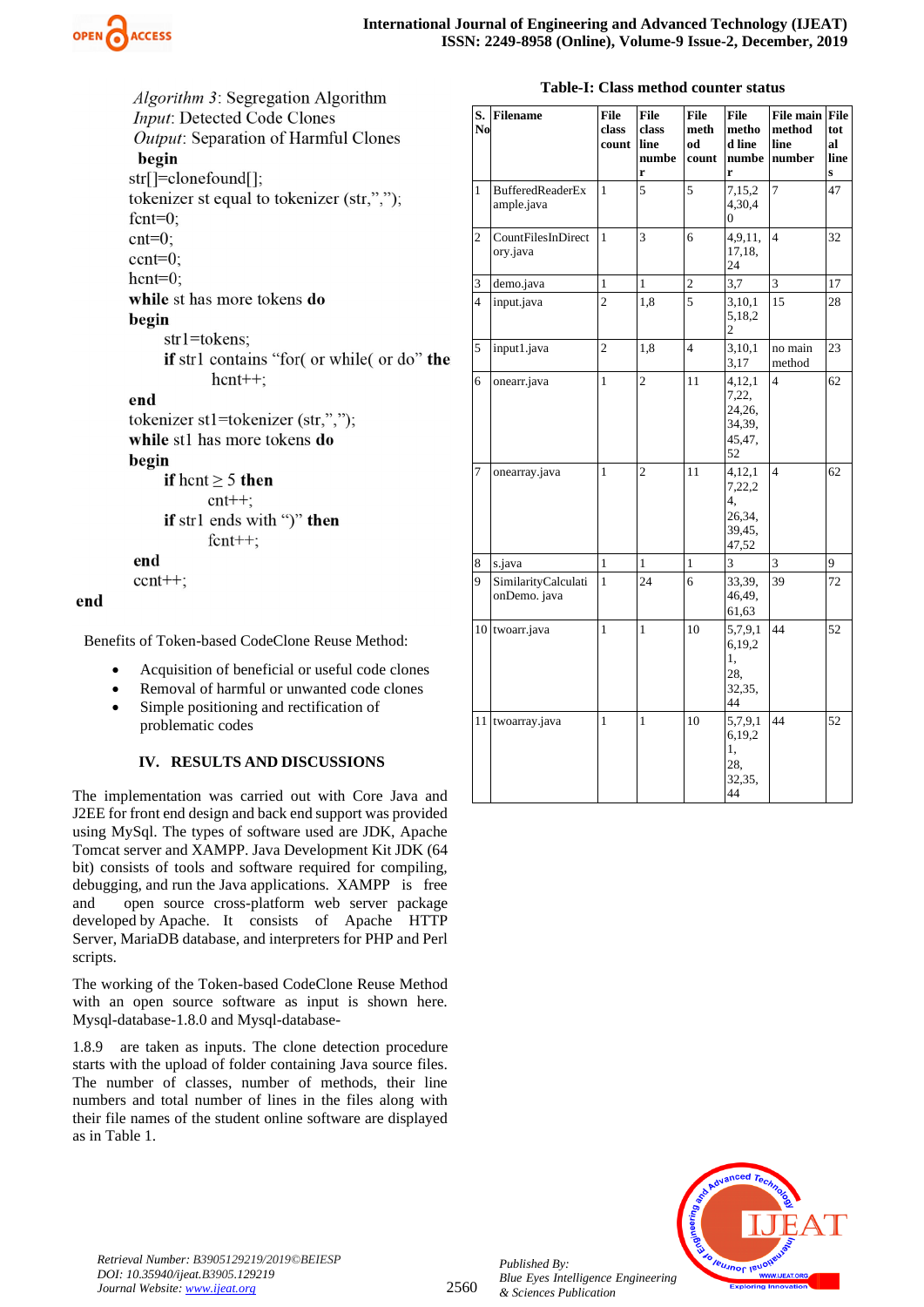Table 2 provides the clone detection report generated by the Token-based CodeClone Reuse method after the detection process.

| $\bf{0}$       | S.N Filename 1                        | <b>Filename 2</b>              | C1 <sub>0</sub><br>ne<br>cou<br>nt | e<br>code                                                            | <b>Clon</b> View<br>clone |
|----------------|---------------------------------------|--------------------------------|------------------------------------|----------------------------------------------------------------------|---------------------------|
| $\mathbf{1}$   | <b>BufferedReaderExam</b><br>ple.java | CountFilesInDirecto<br>ry.java | 1                                  | try                                                                  | ViewCl<br>one             |
| $\overline{c}$ | BufferedReaderExam<br>ple.java        | demo.java                      | 1                                  | try                                                                  | ViewCl<br>one             |
| 3              | <b>BufferedReaderExam</b><br>ple.java | input.java                     | 1                                  | try                                                                  | ViewCl<br>one             |
| $\overline{4}$ | BufferedReaderExam<br>ple.java        | input1.java                    | 1                                  | try                                                                  | ViewCl<br>one             |
| 5              | <b>BufferedReaderExam</b><br>ple.java | onearr.java                    | 1                                  | for(i)<br>nt.<br>$i=0$ ;<br>$i<$ n:<br>$i++$ )t<br>ry                | ViewCl<br>one             |
| 6              | <b>BufferedReaderExam</b><br>ple.java | onearray.java                  | 1                                  | for(i<br>nt.<br>$i=0;$<br>i <n;<br><math>i++</math>)t<br/>ry</n;<br> | ViewCl<br>one             |

#### **Table-II: Clone detection report**

Table 3 illustrates the clone detection process in which two files are investigated for clone. It provides the number of classes, iterations, functional clones, percentage of beneficial clones and percentage of harmful clones. Fig.2 depicts the percentage of clones.

#### **Table-III: Clone details**

| <b>Total clone count</b>         | 29                                                                                                                  |
|----------------------------------|---------------------------------------------------------------------------------------------------------------------|
| <b>Iteration count</b>           | 6                                                                                                                   |
| <b>Functional clone</b><br>count | 4                                                                                                                   |
| Harmful clone                    | for(i=0;i<3;i++), for(j=0;j<3;j++),<br>for(int $k=0; k<3; k++)$ , for(int<br>$1=0; 1<3; 1++$ while(x<3), while(y<3) |
| Beneficial<br>percentage         | clone 79.31%                                                                                                        |
| Harmful<br>percentage            | clone 20.69%                                                                                                        |



**Fig.2. Percentage of Clones**

Table 4 provides the reusable clones present in two files twoarr.java and twoarray.java.

**Table-IV: Reusable clones**

| ID | <b>RC</b> Filena<br>me 1 | Filenam<br>e <sub>2</sub>       | Clo<br>ne<br>cou<br>nt | <b>Iterat</b><br>ion<br>count | Functi<br>onal<br>clones<br>count | <b>Benefic Harmf</b><br>ial<br>clones<br>age | lul<br>clones<br>percent percent view<br>age | Reusa<br>ble |
|----|--------------------------|---------------------------------|------------------------|-------------------------------|-----------------------------------|----------------------------------------------|----------------------------------------------|--------------|
|    | ava                      | twoarr.j twoarray. $29$<br>iava |                        |                               | 4                                 | 79.31                                        | 20.69                                        | View         |

One of the major benefits of this technique is that it separates the harmful clones from beneficial clones which degrade the quality of software. Table 5 depicts the storage of clone details in database highlighting the function name, line number, number of functions, method name, line number and the number of methods similar to table 1. The clones can be copied, edited and reused for future use.

**Table-V: Storage of clone details in database**

| S.<br>N <sub>0</sub> | <b>Filename</b>                       | <b>File</b><br>clas<br>Ś<br>cou<br>nt | <b>File</b><br>class<br>line<br>numb<br>er | <b>File</b><br>meth<br>ho | <b>File</b><br>method<br>line<br>count number    | <b>File</b><br>line<br>Š |
|----------------------|---------------------------------------|---------------------------------------|--------------------------------------------|---------------------------|--------------------------------------------------|--------------------------|
| 1                    | <b>BufferedReaderE</b><br>xample.java | 1                                     | 5                                          | 5                         | 7,15,24,3<br>0,40                                | 47                       |
| $\overline{c}$       | CountFilesInDire<br>ctory.java        | 1                                     | 3                                          | 6                         | 4,9,11,17,<br>18,24                              | 32                       |
| 3                    | demo.java                             | $\overline{1}$                        | 1                                          | $\overline{2}$            | 3,7                                              | 17                       |
| 4                    | input.java                            | $\overline{2}$                        | 1,8                                        | 5                         | 3, 10, 15, 1<br>8,22                             | 28                       |
| 5                    | input1.java                           | $\overline{2}$                        | 1,8                                        | $\overline{4}$            | 3,10,13,1                                        | 23                       |
| 6                    | onearr.java                           | 1                                     | $\overline{2}$                             | 11                        | 4, 12, 17, 2<br>2,24,<br>26,34,39,<br>45, 47, 52 | 62                       |
| 7                    | onearray.java                         | 1                                     | $\overline{2}$                             | 11                        | 4, 12, 17, 2<br>2,24,26,<br>34, 39, 45,<br>47.52 | 62                       |
| 8                    | s.java                                | $\mathbf{1}$                          | $\mathbf{1}$                               | 1                         | $\mathbf{3}$                                     | 9                        |
| 9                    | SimilarityCalcula<br>tionDemo.java    | 1                                     | 24                                         | 6                         | 33,39,46,<br>49,61,63                            | 72                       |
| 10                   | twoarr.java                           | 1                                     | 1                                          | 10                        | 5,7,9,16,1<br>9.21.<br>28, 32, 35,<br>44         | 52                       |
| 11                   | twoarray.java                         | 1                                     | 1                                          | 10                        | 5,7,9,16,1<br>9.21,<br>28, 32, 35,<br>44         | 52                       |

#### **V. CONCLUSION AND FUTURE WORKS**

The proposed template based on code clones aids in successful software engineering. The proposed customized Token-based Code Clone Reuse Method was used to detect exact functional clones from a given Java software application. The loops present within the software are considered to be harmful as it degrades the performance of software. Acquired beneficial clones are stored in a database for reuse. Clone counts, iteration counts and functional clones counts are displayed which helps in analyzing the application in detail.

2561 *& Sciences Publication Published By: Blue Eyes Intelligence Engineering* 



*Retrieval Number: B3905129219/2019©BEIESP DOI: 10.35940/ijeat.B3905.129219 Journal Website[: www.ijeat.org](http://www.ijeat.org/)*